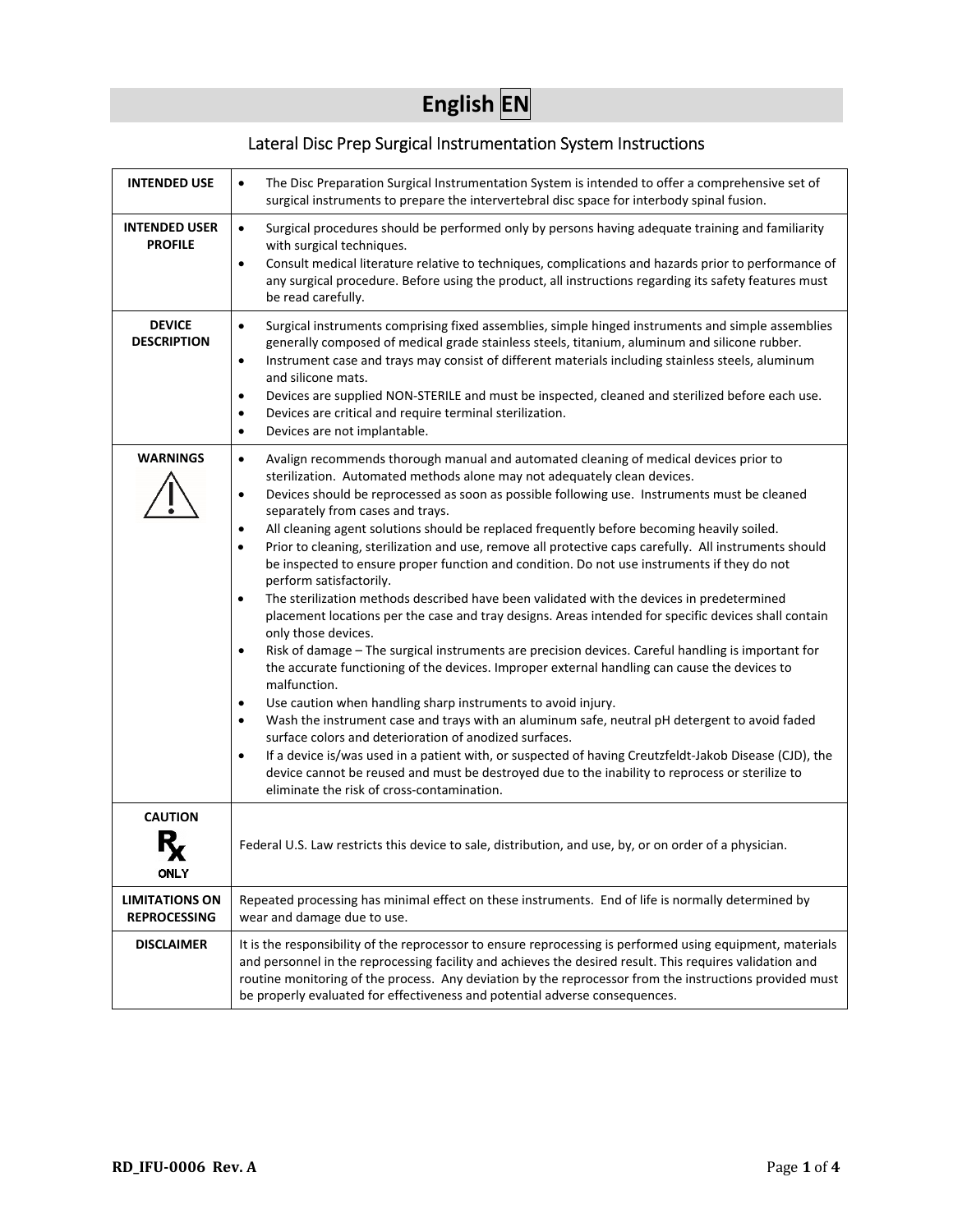#### **Reprocessing Instructions**

| <b>TOOLS AND</b><br><b>ACCESSORIES</b>           | Water<br><b>Cleaning Agents</b><br>Accessories                                                                                     | Cold Tap Water (< 20°C / 68°F)<br>Warm Water (38°-49°C / 100°-120°F)<br>Hot Tap Water (> 40°C / 104°F)<br>Sterile Syringes or equivalent                                                                                                                                                                                                                                                                                                                                                                                                                                                                                                                                                                                                                                                                                                                                                                                                                                                                                                                                                                                                                                                                                                                                                                                                                                                                                                                                                                                                                                                                                                                                                                                                                                                                                                                                                 | Deionized (DI) or Reverse Osmosis (RO) Water (ambient)<br>Neutral Enzymatic Detergent pH 6.0-8.0 i.e. MetriZyme, EndoZime, Enzol<br>Assorted Sizes of Brushes and/or Pipe Cleaners with Nylon Bristles |                                                                                                                                                                                                                                                                                                                                                                                                                                                                                                                            |  |
|--------------------------------------------------|------------------------------------------------------------------------------------------------------------------------------------|------------------------------------------------------------------------------------------------------------------------------------------------------------------------------------------------------------------------------------------------------------------------------------------------------------------------------------------------------------------------------------------------------------------------------------------------------------------------------------------------------------------------------------------------------------------------------------------------------------------------------------------------------------------------------------------------------------------------------------------------------------------------------------------------------------------------------------------------------------------------------------------------------------------------------------------------------------------------------------------------------------------------------------------------------------------------------------------------------------------------------------------------------------------------------------------------------------------------------------------------------------------------------------------------------------------------------------------------------------------------------------------------------------------------------------------------------------------------------------------------------------------------------------------------------------------------------------------------------------------------------------------------------------------------------------------------------------------------------------------------------------------------------------------------------------------------------------------------------------------------------------------|--------------------------------------------------------------------------------------------------------------------------------------------------------------------------------------------------------|----------------------------------------------------------------------------------------------------------------------------------------------------------------------------------------------------------------------------------------------------------------------------------------------------------------------------------------------------------------------------------------------------------------------------------------------------------------------------------------------------------------------------|--|
|                                                  | Equipment                                                                                                                          | Soaking Pans<br><b>Medical Compressed Air</b><br>Ultrasonic Cleaner (Sonicator)<br><b>Automated Washer</b>                                                                                                                                                                                                                                                                                                                                                                                                                                                                                                                                                                                                                                                                                                                                                                                                                                                                                                                                                                                                                                                                                                                                                                                                                                                                                                                                                                                                                                                                                                                                                                                                                                                                                                                                                                               | Absorbent, Low Lint Disposable Cloths or equivalent                                                                                                                                                    |                                                                                                                                                                                                                                                                                                                                                                                                                                                                                                                            |  |
| <b>POINT-OF-USE</b><br>AND<br><b>CONTAINMENT</b> | 1)<br>2)<br>central supply.<br>3)<br>configuration.                                                                                | Follow health care facility point of use practices. Keep devices moist after use to prevent soil from<br>drying and remove excess soil and debris from all surfaces, crevices, sliding mechanisms, hinged<br>joints, and all other hard-to-clean design features.<br>Follow universal precautions and contain devices in closed or covered containers for transport to<br>All devices must be cleaned in the completely open and disassembled (i.e. taken apart)                                                                                                                                                                                                                                                                                                                                                                                                                                                                                                                                                                                                                                                                                                                                                                                                                                                                                                                                                                                                                                                                                                                                                                                                                                                                                                                                                                                                                         |                                                                                                                                                                                                        |                                                                                                                                                                                                                                                                                                                                                                                                                                                                                                                            |  |
| <b>MANUAL</b><br><b>CLEANING</b>                 | 4)<br>5)<br>6)<br>to reachareas.<br>7)<br>been removed.<br>a)<br>8)<br>9)<br>a)                                                    | Prepare neutral pH enzymatic detergent per vendor's directions. Enzol® enzymatic detergent is<br>recommended at a preparation of 1 oz./gallon using lukewarm water.<br>Fully immerse device in the prepared detergent per labeling instructions. Allow device to soak for a<br>minimum of 5 minutes.<br>Actuate all movable parts during the soak time to allow complete penetration of detergent to hard<br>Scrub the device, using a soft bristled brush (may also include a syringe and pipe cleaner), paying<br>particular attention to movable parts, crevices, and other hard to reach areas until all visible soil has<br>For lumen devices, flush internal lumens with detergent using an appropriately sized syringe at<br>least 7 times with a minimum of 15mL of detergent. If available, use flush ports for flushing.<br>Rinse the device with warm water.<br>Place the device into a bath of warm water and allow device to soak for a minimum of 3 minutes.<br>Actuate all moveable parts during the entire soak time.<br>10) Prepare neutral pH enzymatic detergent in the sonicator (as per vendor directions) and sonicate the<br>instruments for a minimum of 10 minutes. Note: Enzyme solution shall be changed when it becomes<br>grossly contaminated (bloody and/or turbid).<br>11) Rinse all surfaces and crevices in running reverse osmosis or deionized (RO/DI) water for a minimum<br>of 3 minutes to remove any residual detergent or debris.<br>For lumen devices, flush internal lumens a minimum of 3 times with RO/DI water (minimum of<br>15mL) using an appropriately sized syringe. If available, use flush ports for flushing.<br>12) Dry the instrument with a clean, soft cloth. Filtered, compressed air may be used to aid drying.<br>13) Visually examine each instrument for cleanliness. If visible soil remains, repeat cleaning procedure. |                                                                                                                                                                                                        |                                                                                                                                                                                                                                                                                                                                                                                                                                                                                                                            |  |
| <b>AUTOMATED</b><br><b>CLEANING</b>              | 9. Steps 10-13 are optional but advised.<br>Phase<br>Pre-wash 1<br>Enzyme Wash<br>Rinse 1<br><b>Purified Water Rinse</b><br>Drying | instructions per the below minimum parameters.<br>Time (minutes)<br>02:00<br>02:00<br>01:00<br>00:10<br>15:00                                                                                                                                                                                                                                                                                                                                                                                                                                                                                                                                                                                                                                                                                                                                                                                                                                                                                                                                                                                                                                                                                                                                                                                                                                                                                                                                                                                                                                                                                                                                                                                                                                                                                                                                                                            | Temperature<br>Cold Tap Water<br>Hot Tap Water<br>Hot Tap Water<br>146-150°F / 63-66°C<br>194°F / 90°C                                                                                                 | Note: All devices must be manually pre-cleaned prior to any automated cleaning process, follow steps 1-<br>14) Clean devices within a washer/disinfector utilizing the equipment and detergent manufacturers'<br>Detergent Type &<br>Concentration<br>N/A<br>Enzyme Detergent<br>N/A<br>N/A<br>N/A<br>15) Dry excess moisture using an absorbent cloth. Dry any internal areas with filtered, compressed air.<br>16) Visually examine each instrument for cleanliness. If visible soil remains, repeat cleaning procedure. |  |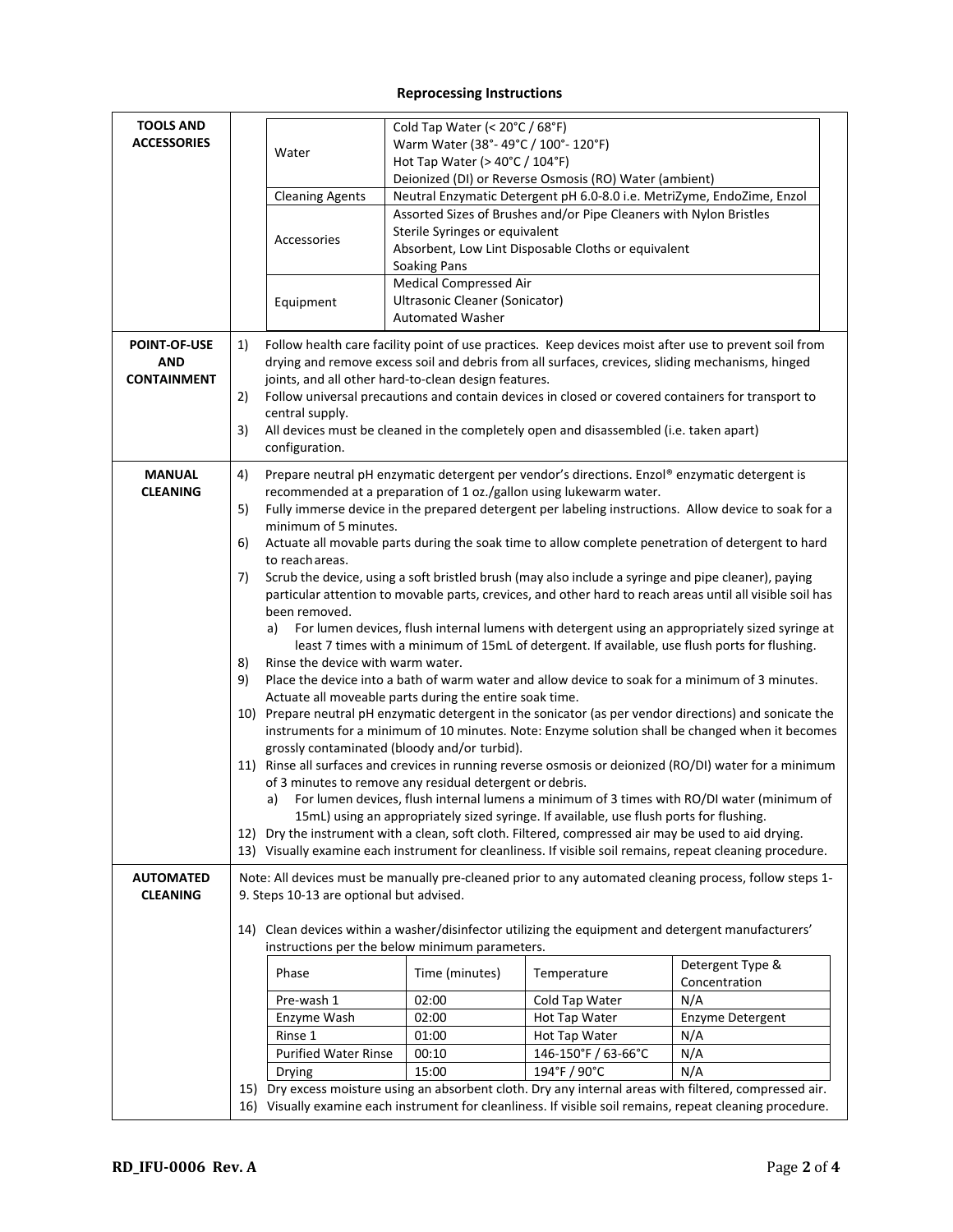#### **Reprocessing Instructions**

| <b>DISINFECTION</b>                                          | Devices must be terminally sterilized (See § Sterilization).<br>$\bullet$<br>Avalign devices are compatible with washer/disinfector time-temperature profiles for thermal<br>$\bullet$<br>disinfection per ISO 15883.                                                                                                                                                                                                                                                                                                                                                                                                                                                                                                                                                                                                                                                                                                                                                                                                                                                                                                                                                                                                       |  |  |
|--------------------------------------------------------------|-----------------------------------------------------------------------------------------------------------------------------------------------------------------------------------------------------------------------------------------------------------------------------------------------------------------------------------------------------------------------------------------------------------------------------------------------------------------------------------------------------------------------------------------------------------------------------------------------------------------------------------------------------------------------------------------------------------------------------------------------------------------------------------------------------------------------------------------------------------------------------------------------------------------------------------------------------------------------------------------------------------------------------------------------------------------------------------------------------------------------------------------------------------------------------------------------------------------------------|--|--|
| <b>INSPECTION AND</b><br><b>FUNCTIONAL</b><br><b>TESTING</b> | Check for smooth movement of hinges. Locking mechanisms should be free of nicks.<br>$\bullet$<br>Devices with broken, cracked, chipped or worn parts should not be used, but should be replaced<br>$\bullet$<br>immediately.<br>Lubricate instruments before autoclaving with Instra-Lube, or a steam permeable instrument<br>$\bullet$<br>lubricant.                                                                                                                                                                                                                                                                                                                                                                                                                                                                                                                                                                                                                                                                                                                                                                                                                                                                       |  |  |
| <b>PACKAGING</b>                                             | $\bullet$<br>Only FDA cleared sterilization packaging materials should be used by the end user when packaging<br>the devices.<br>The end user should consult ANSI/AAMI ST79 for additional information on steam sterilization.<br>$\bullet$<br><b>Sterilization Wrap</b><br>$\bullet$<br>Wrap cases in a standard, medical grade sterilization wrap using a double layer wrap per the<br>$\circ$<br>AAMI method or equivalent.<br><b>Rigid Sterilization Container</b><br>٠<br>For information regarding rigid sterilization containers, please refer to appropriate instructions<br>$\circ$<br>for use provided by the container manufacturer or contact the manufacturer directly for<br>guidance.                                                                                                                                                                                                                                                                                                                                                                                                                                                                                                                        |  |  |
| <b>STERILIZATION</b>                                         | Sterilize with steam. The following are minimum cycles required for steam sterilization of Avalign<br>devices:<br><b>Double Wrapped Instrument Case:</b><br><b>Cycle Type</b><br><b>Pulses</b><br>Temperature<br><b>Exposure Time</b><br><b>Drying Time</b><br>132°C (270°F)<br>4 minutes<br>45 minutes<br>Prevacuum<br>4<br>The operating instructions and guidelines for maximum load configuration of the sterilizer<br>$\bullet$<br>manufacturer should be followed explicitly. The sterilizer must be properly installed, maintained,<br>and calibrated.<br>Time and temperature parameters required for sterilization vary according to the type of sterilizer,<br>$\bullet$<br>cycle design, and packaging material. It is critical that process parameters be validated for each<br>facility's individual type of sterilization equipment and product load configuration.<br>A facility may choose to use different steam sterilization cycles other than the cycle suggested if the<br>$\bullet$<br>facility has properly validated the cycle to ensure adequate steam penetration and contact with the<br>devices for sterilization. Note: rigid sterilization containers cannot be used in gravity steam cycles. |  |  |
| <b>STORAGE</b>                                               | After sterilization, devices should remain in the sterilization packaging and be stored in a clean, dry<br>$\bullet$<br>cabinet or storage case.<br>Care should be taken when handling wrapped devices to avoid damaging the sterile barrier.<br>$\bullet$                                                                                                                                                                                                                                                                                                                                                                                                                                                                                                                                                                                                                                                                                                                                                                                                                                                                                                                                                                  |  |  |
| <b>MAINTENANCE</b>                                           | Attention: Apply lubricant only on the connecting elements (locking mechanism) and moving parts.<br>$\bullet$<br>Discard damaged, worn or non-functional devices.<br>$\bullet$                                                                                                                                                                                                                                                                                                                                                                                                                                                                                                                                                                                                                                                                                                                                                                                                                                                                                                                                                                                                                                              |  |  |
| <b>WARRANTY</b>                                              | All products are guaranteed to be free from defects in material and workmanship at the time of<br>$\bullet$<br>shipping.<br>Avalign devices are reusable and meet AAMI standards for sterilization. Devices are designed and<br>$\bullet$<br>manufactured to meet the highest quality standards. Avalign cannot accept liability for failure of<br>devices which have been modified in any way from their original design.                                                                                                                                                                                                                                                                                                                                                                                                                                                                                                                                                                                                                                                                                                                                                                                                  |  |  |
| <b>CONTACT</b>                                               | <b>Manufactured by:</b><br>Distributed by:<br><b>Avalign Technologies</b><br>SpineEX, Inc.<br>8727 Clinton Park Drive<br>4046 Clipper Court<br>Fort Wayne, IN 46825<br>Fremont, CA 94538<br>1-877-289-1096<br>www.avalign.com<br>product.questions@avalign.com                                                                                                                                                                                                                                                                                                                                                                                                                                                                                                                                                                                                                                                                                                                                                                                                                                                                                                                                                              |  |  |